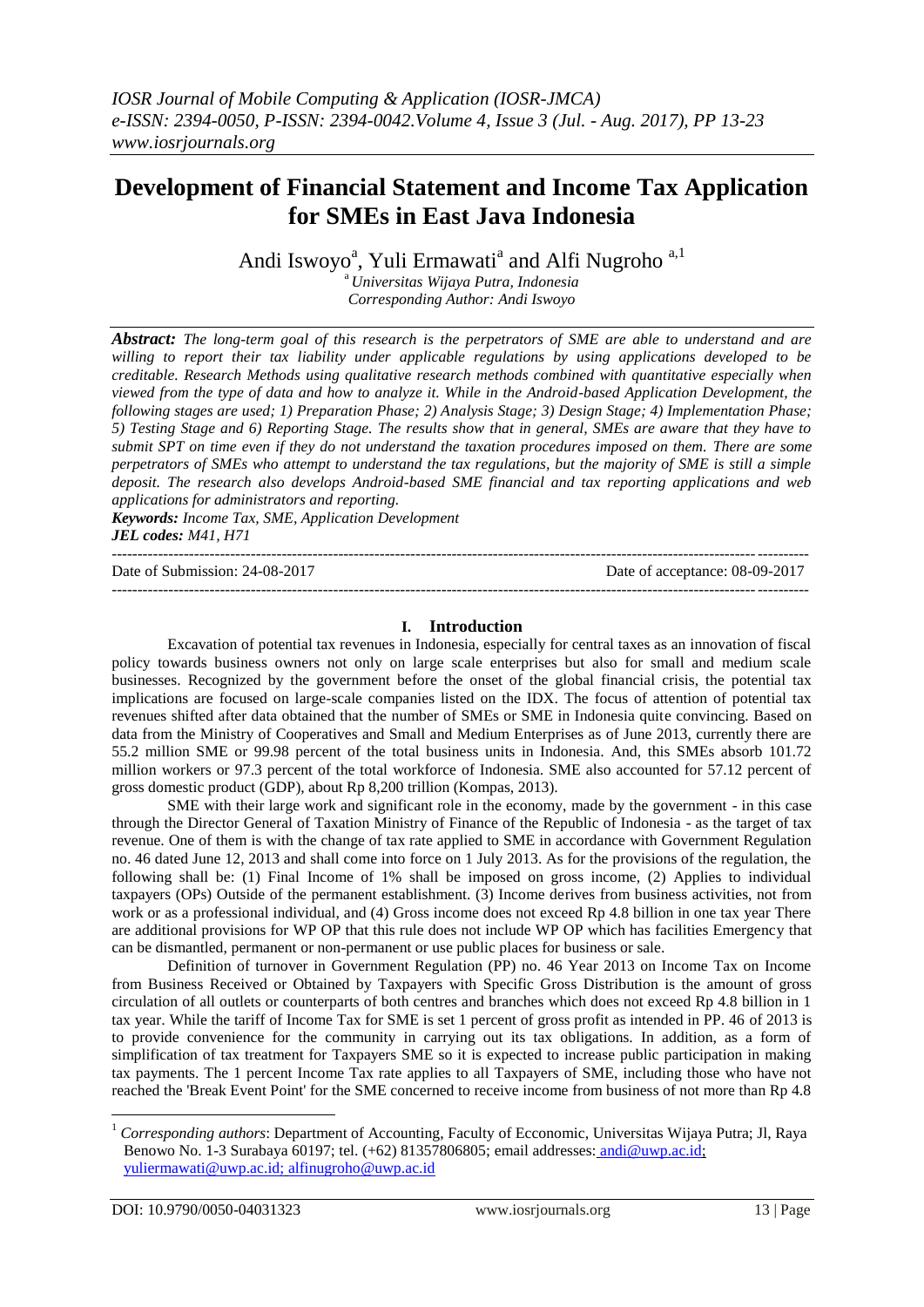billion in 1 tax year.

The issuance of Government Regulation No. 46 of 2013 when viewed using a scientific study makes it possible for taxpayers to choose whether to impose tariffs based on the PP or to use general tariffs in accordance with the income tax law No. 36 of 2008 regarding the fourth amendment to Law Number 7 Year 1983 regarding income tax. The gap to utilize the lower tariff will be applied by the Taxpayer, and vice versa for conducting the engineering or manipulation of the tax financial statements can also be done even if using higher tariffs but the final result of state revenue cannot be raised with the higher tariff.

The academic world contributes the obligation to analyse the policy of final tariff tuning of 1% of gross per month to know whether the policy has a direction that increases the State's revenue or even decreases state revenues. Paradigm of taxation policy such as raising non-taxable income (PTKP) starting from January 2013 accounting study has been confirmed will reduce the revenue of the State derived from employee income tax or known by Income Tax article 21. The statement does not need to be reviewed again because it is impossible entrepreneurs are able Increase the salary of employees gradually without improving the performance of the company through increased profit margin.

The reason for the government to tax the SME is the effort to encourage the development of SME business entering the formal sector because of many potential sectors, but not yet creditable. In addition, many SME groups have not paid proper taxes. This affects the treatment of banks which resulted in not easy to provide credit to develop SMEs business (Kompas, 2013). Based on this, it can be seen that the government's goal to impose a 1% SME tax on turnover is to improve and develop SME business. Because after all, SME groups need capital for business expansion. By paying taxes, it is expected to access credit and capital from banking.

On the other hand, under the existing tax scheme, the imposition of a 1 percent tax on turnover rather than taxable profits, as is the case with corporate tax levies, raises unfair accusations against SME. SMEs are aware of its existence in supporting national economic resilience, but due to the tax rules because the perpetrators of SMEs consider the regulation is too rigid (conservative). In addition, based on existing experience, turnover itself does not represent profit or reflect profit, because turnover is the quantity of merchandise circulation merely whose value can change following the type of goods traded

The Government's assumption that gives percentage range to SME profit is 7% of turnover (Kompasiana, 2013), in its practice cannot be used as a reference by SME. Almost all SME transactions do not use a percentage but enough with a nominal value. In addition, Aksa (2012: 27) mentions the problems that become the burden of SMEs are SMEs are not familiar with bookkeeping and not to mention SMEs cannot be separated from local tax levies and retribution.

Although since the issuance of Government Regulation No. 46 of 2013, the Directorate General of Taxation has disseminated to the public regarding the fulfillment of taxpayers' rights and obligations which have certain gross revenues from the business sector. The public is very enthusiastic with the issuance of Government Regulation No. 46 of 2013, this is apparent with the many questions addressed to the Directorate General of Taxation regarding the implementation of the regulation (DGT 2014), but public understanding of Government Regulation No. 46 of 2013 is still very minimal And efforts to introduce Government Regulation Number 46 of 2013 by the government has not been maximal (Susilo, 2014)

One of the causes of the lack of tax contribution from SMEs is that SME have constraints in the calculation of taxes. Research Results Ratnawati (2012) stated that SME have not been able to make financial reports / bookkeeping and still many just do the recording of transactions made therefore they have not been able to calculate the taxes appropriately.

The government also encourages the use of computer technology to the perpetrators of SMEs to develop business in the future. Only, not all business actors of SME in Indonesia understand the benefits of computer technology to increase their business growth. Constraints faced by SMEs such as the lack of sufficient resources to buy, maintain and secure their own information systems. All these problems lead to large investment that must be issued by SMEs if you want to apply computer technology.

Information Technology needed by SME is not only related to production or service delivery, but also in company's daily operation. The majority of SME already have computers to help their daily operations, only they have not utilized the computer optimally. Computers are only used by SME only for the purposes of recording and printing (Ratnawati, 2012). Computer technology can actually be utilized in order to meet the obligations of SME bookkeeping so as to be able to support the obligation to the government that is the obligation in calculating the tax. In addition, the utilization of mobile technology is also still not optimal, almost certainly every MSEs have access to Android-based smartphones, which can be used anytime and anywhere. If there is a tax-calculating application that uses the smartphone-based smartphone application above, it will definitely help SMEs in their tax calculations.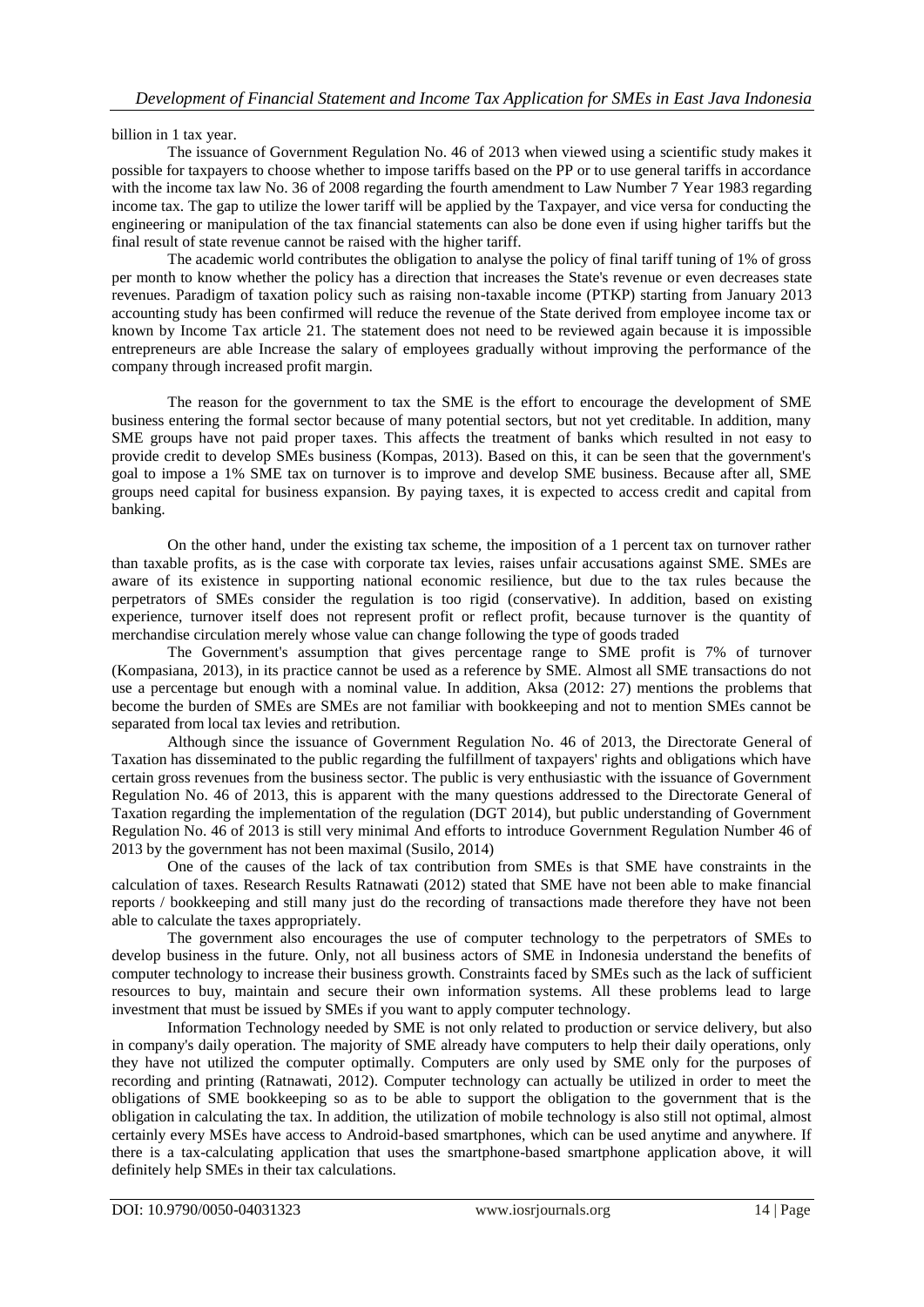From the above problems, the researcher wants to know how far the understanding of the taxpayer against Government Regulation No. 46 of 2013 which regulates the treatment of Income Tax for Taxpayers who have certain gross circulation of the business sector, what are their constraints in paying Taxes and how to overcome these barriers, But the perpetrators of SME still need a further understanding of how to calculate the tax. In addition, this study will also be an easy information system and can be applied to SME with limited resources owned in the form of 1% tax calculation software. With the application based on Android operating system that is able to calculate the SME tax accurately will greatly assist the financial performance of these SMEs Research conducted by Diatmika (2013) shows that PP. 46 of 2013 is more favorable to entrepreneurs who have business circulation below 4.8 billion per year to apply the 1% rate is final than applying the prevailing general rate of 25%. In terms of accounting treatment should entrepreneurs who belong to have a special characteristics such as SME apply tax treatment accounting that is final that is equal to 1% of their business circulation every month.

Research conducted by Rahmawati (2014), resulted in the conclusion that SMEs have not been able to make financial statements / bookkeeping and still many just make a record of transactions made therefore they have not been able to calculate the tax properly. SME already has a computer as a tool in their business or production but they have not used the computer in making bookkeeping so that it will assist them in order to fulfill its tax obligations to the government. SMEs need software to assist them in calculating their income taxes correctly and accurately, Software income tax calculation for SMEs is built in four stages of planning, design, coding and testing and Software income tax calculation is built easily and simple for the users (SME).

# **II. Research methods**

This research uses qualitative research methods combined with quantitative especially when viewed from the type of data and how to analyze it. Quantitative data primarily to know the understanding of taxpayers on income tax and the constraints faced by the survey method in order to obtain the data representative. A qualitative approach is used to deepen the study of understanding and constraints faced by SME taxpayers. While in the Android-based Application Development, the following stages are used; 1) Preparation Phase; 2) Analysis Stage; 3) Design Stage; 4) Implementation Phase; 5) Testing Stage and 6) Reporting Stage. The population in this study were all SME participants in Surabaya City. The samples were taken randomly on SME principals who paid SME tax at KPP Pratama Mulyorejo and Sukomanunggal Surabaya and in some tax consultants in Surabaya. The phasing of the study is described as follows:



# **III. Results and Discussion**

In general, SME actors as informants are aware that they must submit SPT on time even if they do not understand the tax-consignment procedures imposed on them. They are even willing to pay tax consultants to calculate their taxes even though paying is more expensive than the tax itself.

There are some SME actors who attempt to understand the tax laws by attending socialization or training training held by the Director General of Taxes or other organizers. But the majority of SME is still a modest boiler. Raw tax deposits are supported by research conducted by Setyaningsih and Ridwan (2014) which stated that the study respondents said that although they suffered losses, they still had to pay taxes.

In calculating the tax, some respondents pay taxes according to the bill when the income is received and there are respondents who calculate the taxable income multiplied by the prevailing rate. This indicates that the SME perpetrator as the taxpayer has not fully understand which is the final tax and which are not final.

In Government Regulation no. 46 of 2013 regulates the group of Taxpayers who have a turnover below Rp.4.8 billion, primarily SME, which sets a final tax rate of 1% of Gross income. Most respondents stated that they did not agree with this regulation. After extensive wawandara, it was found that they objected to the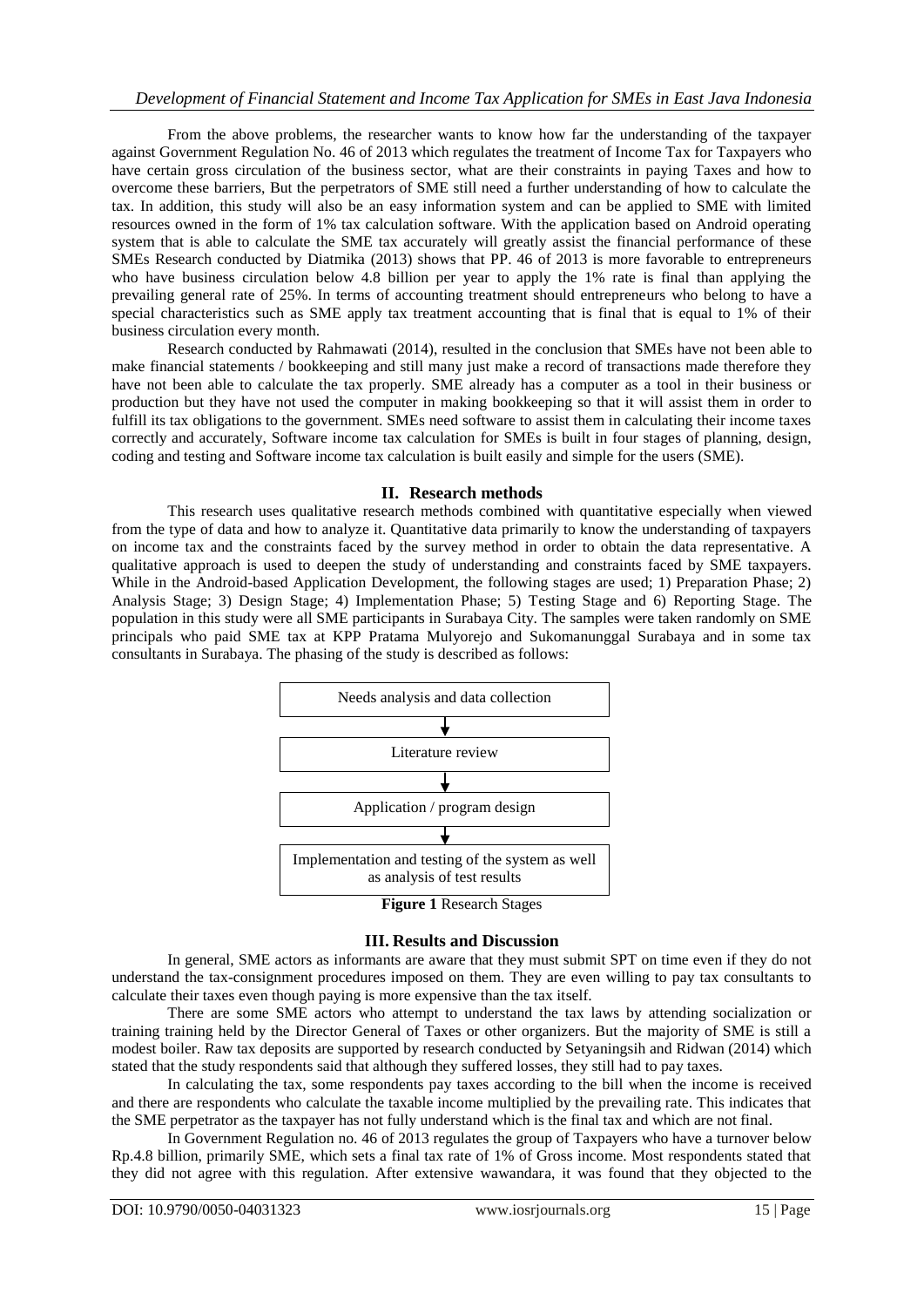application of taxes based on their turnover that is certainly not the same as their income even if they are losers then must still pay taxes. This is supported by interviews with several respondents as follows:

*"The tax calculation should not be based on turnover, because the turnover will still have to be reduced with production costs so sometimes we lose money but with this rule we are still taxed. Our biggest expense in addition to raw materials is labor costs, but you know, MSE each year rose by 20-30% which of course more and more burdening us. "*

*"I really do not understand the taxes, usually when I have to pay taxes I tell my men to calculate the tax and yes I pay. But according to his story, in fact this new rule is easy but harmful because it uses turnover as a benchmark. "*

*"If I do not agree with this rule and I think all SME principals also disagree primarily because of its turnover base. The government says that we are bankable with taxpayer, but the contribution is not too big for the development of our business, the most important thing I think is for the government to create comfortable conditions for us to try, SME also in accordance with the conditions of decent wage actually does not rise every year. "*

Although many respondents do not understand taxation and almost all SME Actors who are respondents of this study agree that they do not agree with the tax base, but they will still pay taxes with various consequences. This is because they have no choice but to pay their taxes because of their turnover base. One of the things that can be done by them is to negotiate with Pratama Tax officers.

In Government Regulation No. 46 of 2013, the imposition of income tax with certain gross circulation is 1% of gross and final is flat, the single tariff is directly multiplied by gross income. The government chooses to use this method because of its simplicity in calculating the tax payable, although it should be taxed in such a way as to not interfere with economic conditions, whether production activities, trade, or services. One of the disadvantages of this method is not to pay attention to the subject and the object of the tax is a loss or not. Taxes should be proportional, paying attention to small and large ability to pay citizens' taxes, from central to local. Tax levies should meet the following requirements: fair, law-based, efficient, unobtrusive and simple. Tax collection should not harm the public interest and hamper the speed of the taxpayer community's business, especially the small and medium-sized communities. With no regard for non taxable income (WPP) for WP OP (Personal Person) and disregard for the nominal losses suffered by WP Agency especially for SME, then Government Regulation No. 46 of 2013 requires the absence of SSP Nil because the calculation of 1% of gross circulation by itself Generate tax payable figures.

According to W.J Langen in Setyaningsih and Ridwan (2014), said the tax based on the principle of pikul means the size of the tax levied should be based on the size of the income taxpayers. The higher the income, the higher the tax will be charged. Recall also that the object of income tax is any additional economic capability received or obtained by the taxpayer, whether originating from Indonesia or from outside Indonesia, which can be used for consumption or to increase the wealth of the taxpayer concerned, by name and in any form. The Indonesian Income Tax Law embraces the taxation principle of income in the broadest sense, namely that the tax is levied on any additional economic capability received or obtained by the taxpayer wherever it may be used for consumption or increase the taxpayer's wealth. Judging from its use, income can be used for consumption and can also be saved to increase the taxpayer's wealth. Since the Income Tax Act embraces a broad definition of income then all types of income received or gained in a tax year are combined to obtain a tax bases.

Thus, if in a tax year a business or activity suffers losses, then the loss is compensated with other income (Horizontal Compensation), except for losses suffered overseas. However, if a type of income is taxed at a rate that is final or excluded from the Taxable Object, then such income may not be combined with other income charged by the general rate. Therefore, PP 46 of 2013 should be specifically revised in terms of income, not with gross turnover and should be non final in order to compensate losses if SME is indeed in a loss condition.

#### **Needs Analysis**

The SME financial statements and the developed taxes are not general purpose financial statements prepared and presented at least annually to meet the needs of a large number of users, such as regulators, business owners, fund owners, employees, lenders, And the wider community. The financial statements are not financial statements for specific purposes submitted to the special purpose financial statements prepared and presented to the competent authorities in accordance with the provisions made by such authorities. An entity that prepares financial statements should apply all relevant accounting policies set forth in the guidelines for such registrations. The preparation of SME's financial and tax statements uses basic cash assumptions. On a cash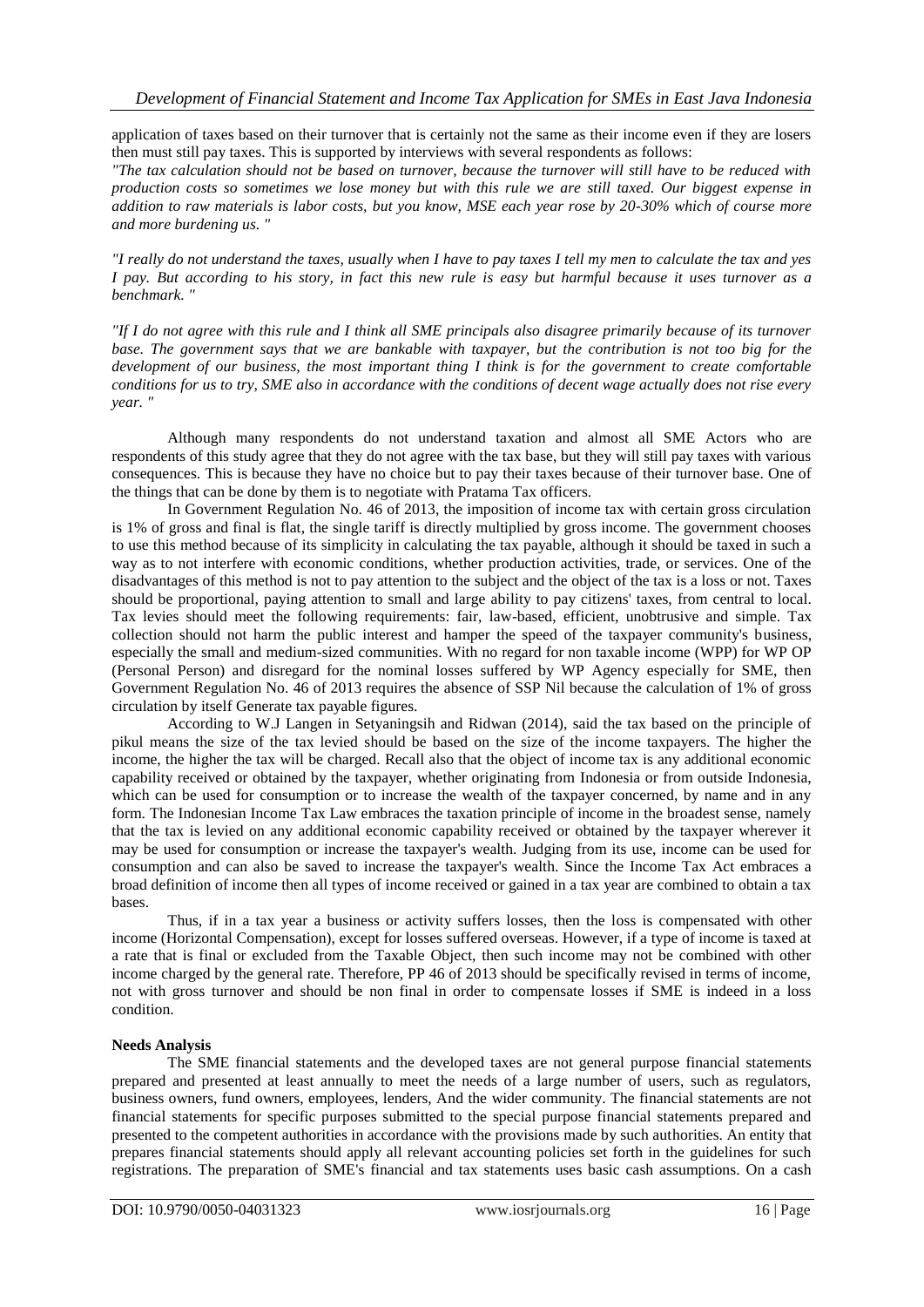basis, financial posts are recognized when cash receipts and disbursements are incurred. After the survey, the data obtained needs of financial and tax report applications for SME include;

The components of the financial statements consist of; Reports on the sources and uses of funds and additions and details of certain relevant financial posts.

Source and use of funds divided into:

a. Source of funds from, and use of funds for, business activities. Revenues from business activities are from:

1) Sales; and

2) Other receipts.

Use of funds for business activities to:

1) Purchase of merchandise or raw materials;

2) Labor costs;

3) Fuel, electricity, water and telephone costs;

4) Purchase of business assets;

5) Other expenses.

- b. Source of funds from, and use of funds for, lenders. For example the receipt of loan funds and repayment of the loan included with interest.
- c. Source of funds from, and use of funds for, the owner. For example, the receipt of funds for business capital from the owner and the use of funds for the purposes of the owner including his family.

The sources and uses of business funds describe the entity's financial performance in a given reporting period. This information is useful for assessing the profitability of the entity.

The sources and uses of business funds describe the financial performance of the entity within a given reporting period. This information is useful for assessing the profitability of the entity.

The source and use of the lender's funds represent changes in the entity's financial liability to the other party. This information is useful for assessing the ability of an entity to meet its financial obligations when it matures.

The source and use of the owner's funds illustrate the contribution of funds from, and the distribution of funds to, the owner. This information is useful for assessing the entity's capital capability.

Additional and detailed financial posts are additional information that describes important transactions and materials so that they are useful and relevant to users of financial information. For example, list details of receivables, inventories, assets used for business activities, debt to others, and so on. The type and amount and the details and details of such financial post shall depend on the type of business activity performed by the entity.

The additional and details of the financial post consist of:

- 1. List of trade receivables;
- 2. List of inventories (especially MSE engaged in trade);
- 3. List of accounts payable;
- 4. List of fixed assets, ie assets that are primarily used for business activities.

Recording of transactions is done in single entry. The recording of funds received transactions is only done on cash receipts, and the recording of expenditure transactions is done only on expenditure items. Recording of transactions is not done by double entry because the financial statements are presented only the source and use of funds.

Additional creation and details of financial posts are as follows:

- 1. List of details of accounts receivable, MSE records sales in cash in the list of accounts receivable.
- 2. List of inventory details (especially MSEs engaged in trading), MSE records the amount of inventory in the inventory list at the end of each month
- 3. List of fixed assets, MSE records the expenditure of business funds to purchase the property and equipment in the source and use of funds at the same time as the listing in the fixed asset. For fixed assets used in business activities that acquire no expenditure on business activities, MSE lists them in the fixed asset list without listing in the source and use of funds.
- 4. List of accounts payable, MSE records the receipt of funds from the loan in the source and use of funds, and recorded it in the list of business debt.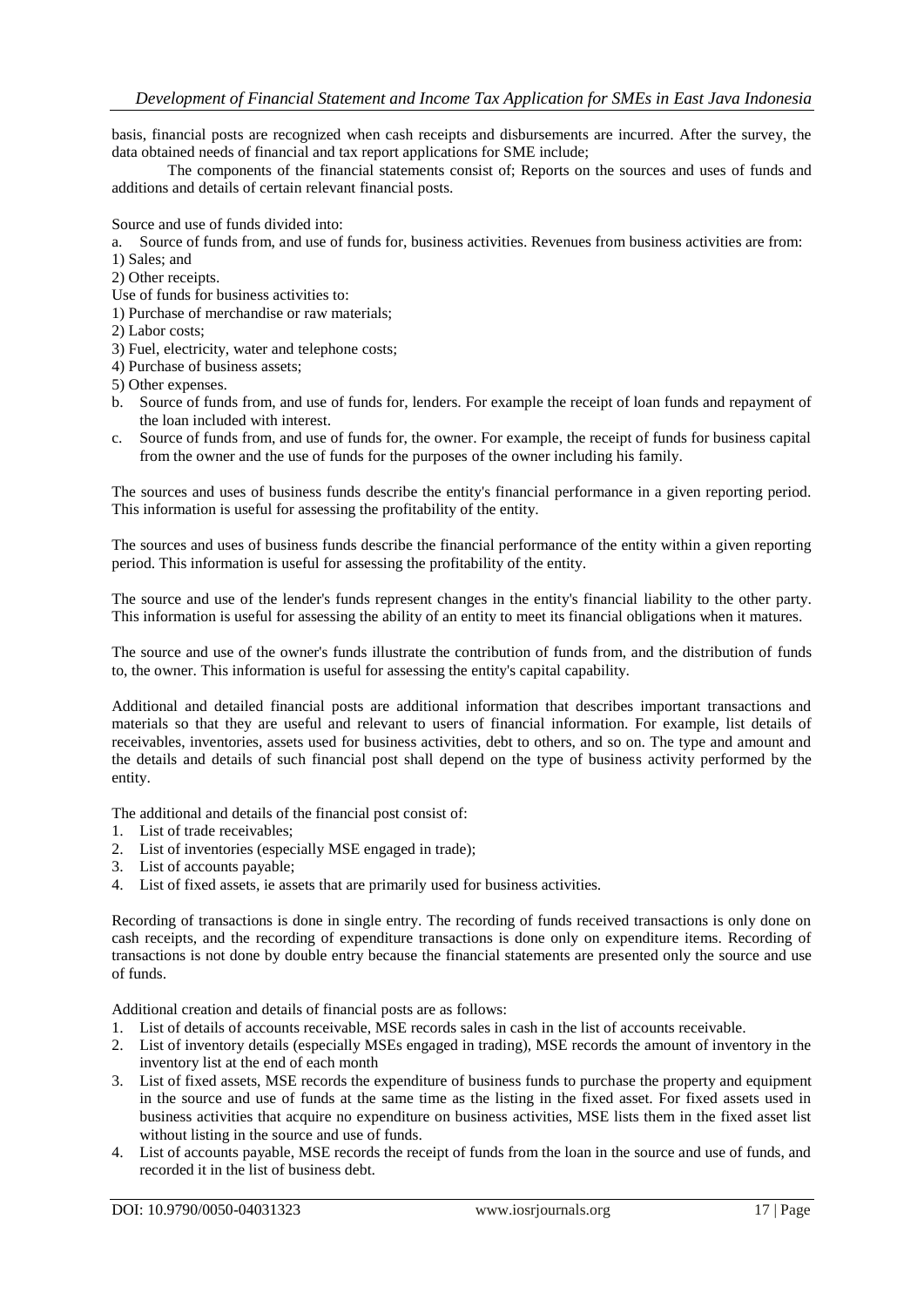For the above facilities to be easier and the cycle is natural, then the system comes with features:

- 1. SME profile
- 2. Product Catalog

The application developed has 2 types of users, namely:

- 1. SME as the primary user.
- 2. Administrator to perform system administration / internal functions.

By reason of operational effectiveness, the application interface is generally web-based, while specifically for Android-based UMK users. The description of business processes covered in the application as follows:

- 1. SME enroll
- 2. The administrator reviews the SME register
- 3. Administrator approves or declines SME registration
- 4. SME creates product profiles and catalogs
- 5. SME performs the following operational transactions:
- a. Recording capital to cash
- b. Purchase of materials and other costs
- c. Sale of goods / services
- d. Capital for personal use
- e. Deposit of cash to bank
- f. Taking money from bank to cash
- g. Additional electronic transactions (electricity, telephone, etc. provided)
- 6. UMK displays a simple bookkeeping report for a certain period.
- 7. UMK displays superior product reports for a certain period.
- 8. Administrators can monitor all data / information from MSE and the Fund

#### **Design of Application Design**

Application design is made in such a way that includes the entire data based on the above needs analysis, and developed the interface (interface), as follows:

| <b>Front</b>                                                                      |                                              |  |  |  |  |
|-----------------------------------------------------------------------------------|----------------------------------------------|--|--|--|--|
| Logo, Company Name, Owner's Name, Address, No. Tel, Tax Number, Business Category |                                              |  |  |  |  |
| <b>Master</b>                                                                     |                                              |  |  |  |  |
| <b>Master Customer</b>                                                            | Master Category of Goods                     |  |  |  |  |
| <b>Master Supplier</b>                                                            | Master Bank Lender                           |  |  |  |  |
| <b>Master Goods</b>                                                               | <b>Master Accounts Receivable</b>            |  |  |  |  |
| <b>Reception</b>                                                                  | <b>Spending</b>                              |  |  |  |  |
| Fund Receipts from Business Activities                                            | Funding Expenditures for Business Activities |  |  |  |  |
| Revenue from the Lender                                                           | Spending the Fund to the Lender              |  |  |  |  |
| <b>Revenue from Owners</b>                                                        | Fund Spending to Owners                      |  |  |  |  |
|                                                                                   | Tax Expenses 1%                              |  |  |  |  |
| <b>Reporting</b>                                                                  | <b>Information and Data Backup</b>           |  |  |  |  |
| <b>Transaction History</b>                                                        | Application Information                      |  |  |  |  |
| Close Period                                                                      | <b>User Information</b>                      |  |  |  |  |
| Funds Sources and Use Reports                                                     | <b>Hints</b>                                 |  |  |  |  |
| <b>Details of Fixed Assets</b>                                                    | Data Backup                                  |  |  |  |  |
| <b>Material Details Inventory</b>                                                 | <b>Restore Data</b>                          |  |  |  |  |
| Receivable Details                                                                | Replace and Add User                         |  |  |  |  |
| Details of Accounts Payable                                                       |                                              |  |  |  |  |
| Tax Details 1%                                                                    |                                              |  |  |  |  |

**Figure 2** The application interface of Financial Statement and Tax

Explanation of each Transaction above as follows:

### **Revenue from Business Activities**

Revenue from business activities is cash receipts, savings, demand deposits, and time deposits from business activities. The explanation is as follows:

1. Funds receipts (cash, savings, demand deposits, and time deposits) from business activities are from:

a. Sale of goods or services produced by business activities to buyers or customers.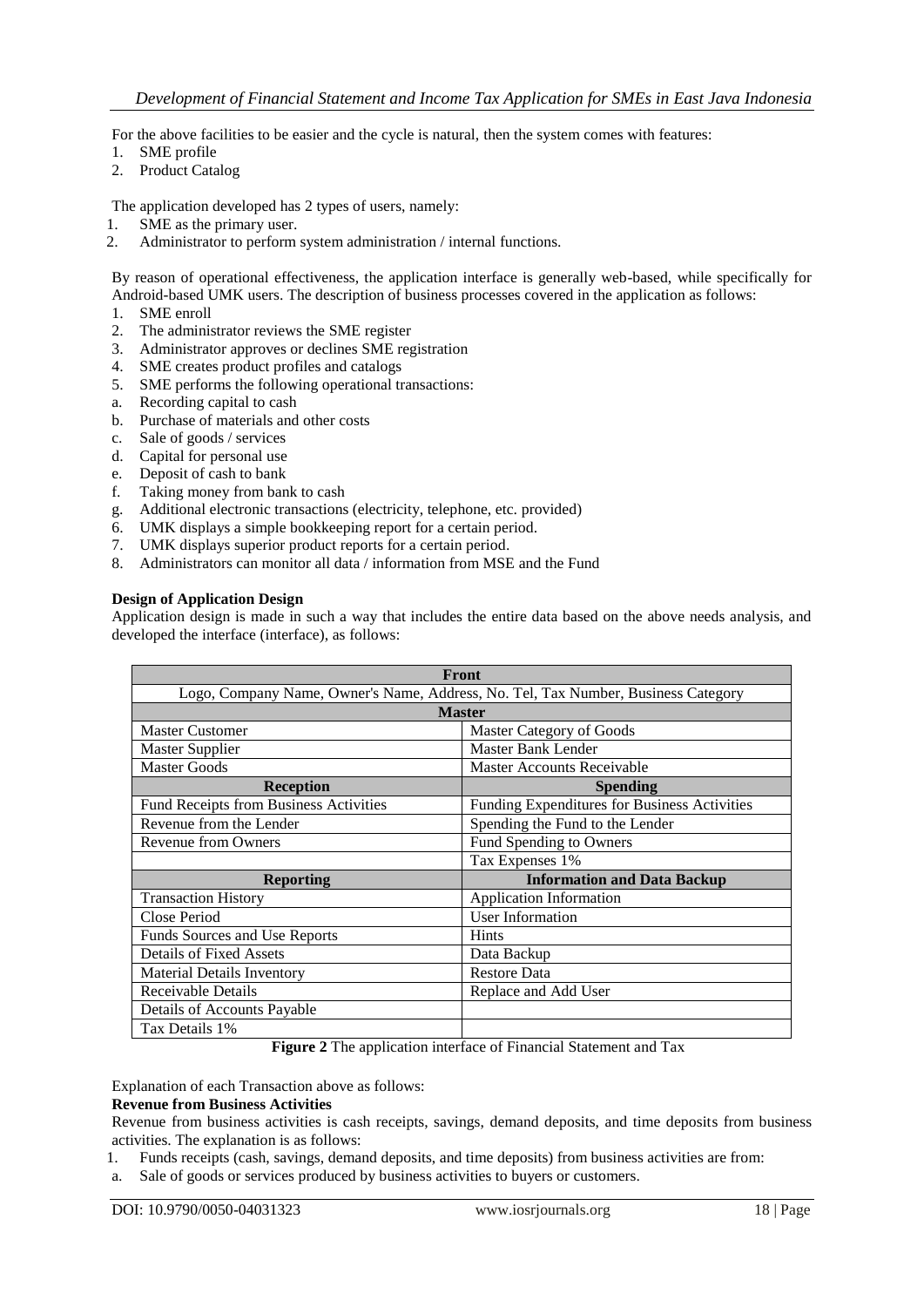### b. Other receipts.

- 2. Specifically for the receipt of funds (cash, savings, demand deposits, and time deposits) foreign currencies are recorded in the foreign currency concerned without being equalized to the value of the rupiah.
- c. When the foreign currency is used later, it is recorded as the use of funds and reduce the amount of funds in foreign currency.
- d. When the foreign currency is exchanged into rupiah, it is recorded at the amount of rupiah received.
- 3. When the sale of goods is paid with merchandise inventory (especially for MSEs engaged in trading), it is recorded in the Inventory List.
- 4. When the sale of goods or services is paid by an asset other than cash and the asset is used in the business activity, it is recorded in the List of Fixed Assets.
- 5. All forms of receipts of assets used for business activities, such as government grants, are not recorded in the Source and Use of Operational Funds. Such receipts are recorded in the List of Fixed Assets.

Recognition and Measurement Fund receipts (cash, savings, demand deposits, and time deposits) from business activities are recognized upon receipt of cash, savings, demand deposits, and time deposits in the amount of rupiahs received. Funds receipts (cash, savings, demand deposits, and time deposits) of foreign currency business activities are recognized upon receipt of cash, savings, demand deposits, and time deposits in the amount of foreign currency received. Funds receipts (cash, savings, demand deposits, and time deposits) from central government grants, local government and others are recognized upon receipt of cash, savings, demand deposits, and time deposits in the amount of rupiahs earned.

The presentation includes; 1). Fund receipts (cash, savings, demand deposits, and time deposits) rupiah from business activities are presented in the Fund Receipts from Business Activities in the Fund Source and Use Report, and 2). Funds receipts (cash, savings, demand deposits, and time deposits) foreign currencies of business activities are presented in the Fund Revenue group of Business Activities separately from the receipt of rupiah funds in the Funds Sources and Use Reports.

### **Fund Receipts From Lenders**

The receipt of funds from the lender is cash receipts, savings, current accounts, and deposits from the lender. The explanation as follows:

- 1. Funds receipts (cash, savings, demand deposits, and time deposits) from the lender consist of:
- a. Banks and other financial institutions, such as venture capital.
- b. Parties other than banks and other financial institutions, such as other companies, others, and other lenders other than banks and financial institutions.
- 2. Funds receipts (cash, savings, demand deposits, and time deposits) from such lenders should only be allocated to finance business activities.
- 3. When loan funds are used not for business activities such as for the personal benefit of the owner and his family, they are recorded as part of the Fund Spending to Owners.

Recognition and Measurement Fund receipts (cash, savings, demand deposits, and time deposits) from lenders are recognized upon receipt of cash, savings, demand deposits, and time deposits in the amount of rupiahs earned.

Presentation Funds (cash, savings, demand deposits, and time deposits) from the lender are presented in the Fund Receipts group of Lenders in the Funds Sources and Use Reports.

# **Revenue From Owners**

Revenue from owners is cash receipts, savings, current accounts, and time deposits from business owners. The explanation is as follows:

- 1. Funds receipts (cash, savings, demand deposits, and time deposits) from owners represent ownership capital to finance business activities.
- 2. The definition of the owner includes the owner of the business concerned and his family, including wife, husband, children, parents, siblings, and other family members.
- 3. When the owner's capital paid in a form other than cash, savings, demand deposits, and time deposits such as goods, it is not recognized as receipt of funds from the owner, but will be recorded in the List of Fixed Assets.

Recognition and Measurement as follows; Funds receipts (cash, savings, demand deposits, and time deposits) from owners are recognized upon receipt of cash, savings, demand deposits, and time deposits amounts of Rupiah received, and the presentation of data is cash receipts (cash, savings, demand deposits, and time deposits) Is presented in the Fund Receipt of the Owners group in the Funds Sources and Use Reports. The Disclosures include details of the amount of each savings account, if there is more than one savings account.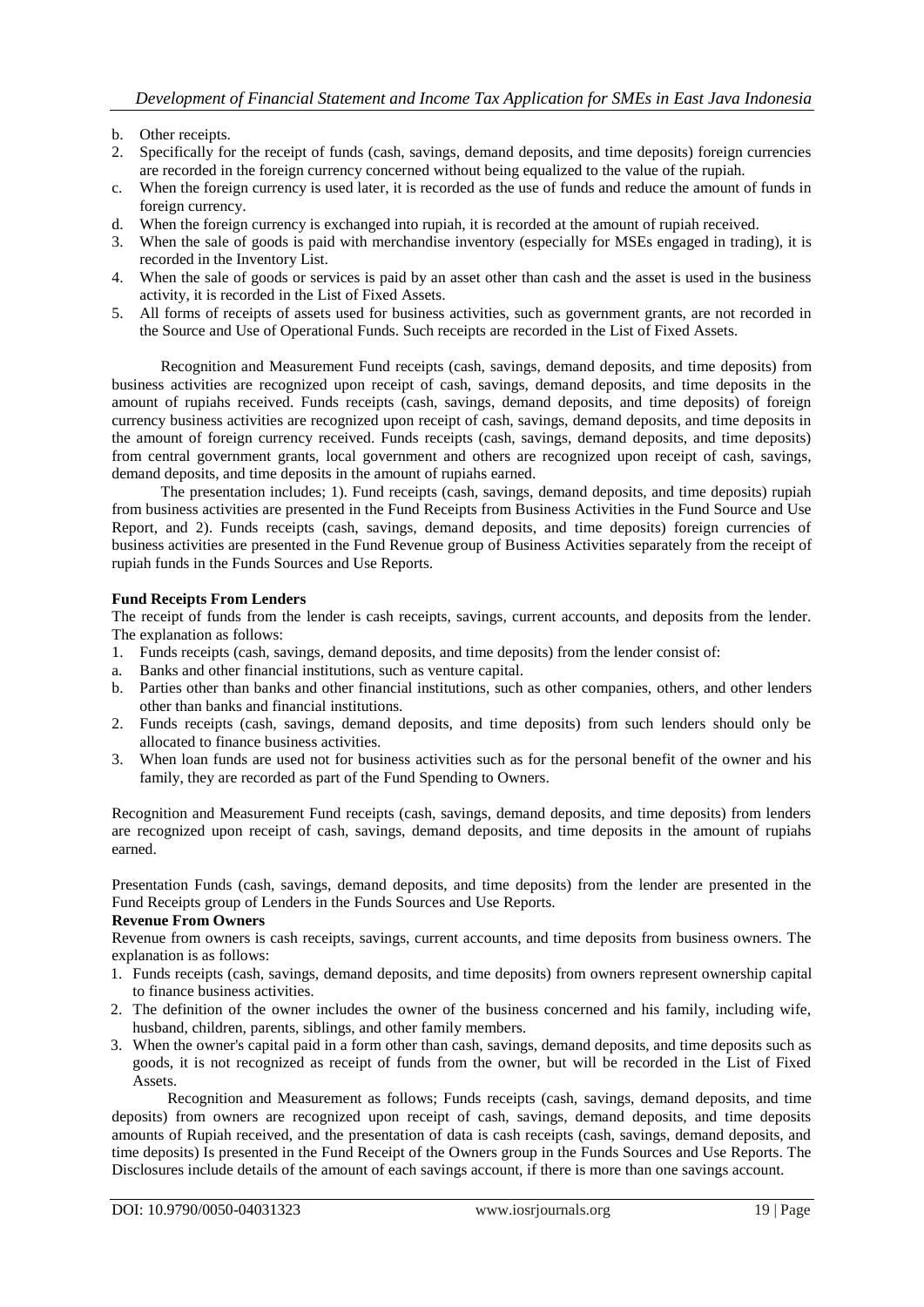#### **Fund Spending for Business Activities**

Expenditures for business activities are cash, savings, demand deposits, and time deposits that are directly related to business activities. The explanation is as follows:

- 1. Expenditures (cash, savings, demand deposits, and time deposits) for business activities should be recorded separately from the recording of expenditures (cash, savings, demand deposits, and time deposits) for the owner's interest and settlement of financial liabilities to the lender.
- 2. Expenditures (cash, savings, demand deposits, and time deposits) for business activities, among others, are used for:
- a. Purchase of raw materials or merchandise.
- b. Payment of wages or labor costs.
- c. Lease payments, transportation, fuel, electricity and telephone.
- d. The purchase of fixed assets is an asset that is primarily used for business activities.

Recognition and Measurement Funds expenditures (cash, savings, demand deposits, and time deposits) for business activities are recognized when cash, savings, demand deposits and time deposits are issued at the amount of the rupiah. Presentation Funds expenditures (cash, savings, demand deposits, and time deposits) for business activities are presented in the Fund for Business Activity in the Fund Source and Use Report.

### **Funding Spending to Lenders**

Expenditures to lenders are cash, savings, demand deposits, and time deposits that are directly related to the settlement of financial liabilities to other parties. The explanation is as follows:

- 1. Funds expenditures (cash, savings, demand deposits, and time deposits) to the lender represent installment payments and loan repayments from other parties, such as banks and other financial institutions.
- 2. Funds expenditures (cash, savings, demand deposits, and time deposits) to the lender include principal repayments / financing and / or interest / yields.

Recognition and Measurement Funds expenditures (cash, savings, demand deposits, and time deposits) to lenders are recognized when cash, savings, demand deposits and time deposits are issued at the amount of the rupiah. Presentation Cash, savings and current account expenditures to lenders are presented in the Fund Spending group to Lenders in the Funds Sources and Use Reports.

#### **Expenditures to Owners**

Expenditures to owners are cash, savings, demand deposits, and time deposits for the benefit of the owner, can be further explained as follows:

- 1. Expenditures (cash, savings, demand deposits, and time deposits) to the owner represent cash, savings, demand deposits and time deposits for the benefit of owners, family owners and others who do not lend to businesses.
- 2. The notion of the owner here includes also the family members of the owner, including wife, husband, children, parents, siblings, and other family members.
- 3. The notion of the owner herein also includes any other party who does not lend to the business, which is the expenditure of such funds for the direct or indirect interests of the business owner.

Recognition and Measurement Funds expenditures (cash, savings, demand deposits, and time deposits) to owners are recognized when cash, savings, demand deposits and time deposits are issued at the amount of the rupiah. Presentation Funds expenditures (cash, savings, demand deposits, and time deposits) to owners are presented in the Fund Spending group to Owners in the Funds Sources and Use Reports.

#### **Database Creation**

Making the database as an application design can be seen in the following images which include cloud computing, web services and android applications.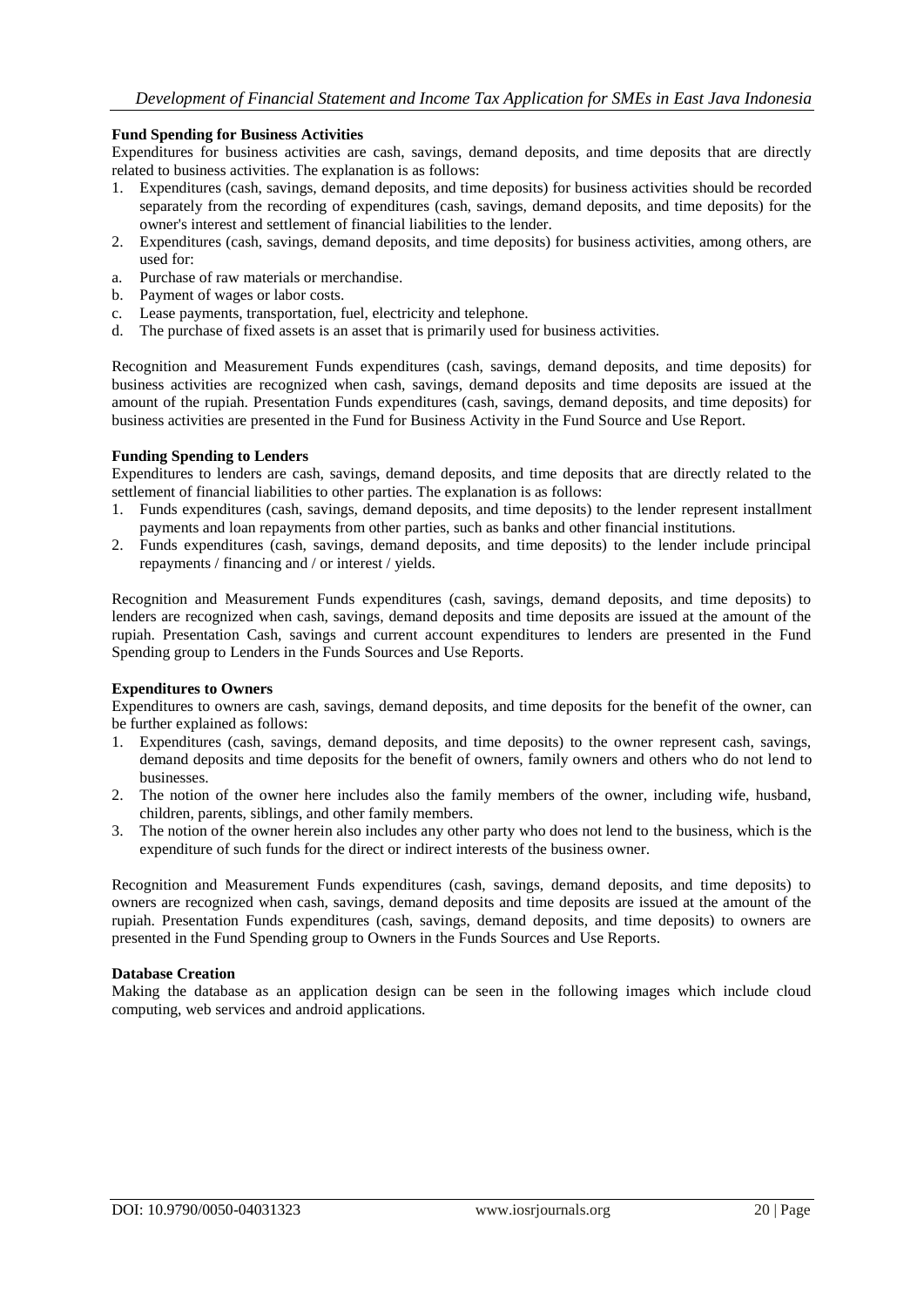

**Figure 2** Design of Financial Statement and SME Tax

# **Implementation of Application Development**

Implementation of SME Financial Statement and Application development can be explained that the DBMS used on the server side is MySQL Server. In this DBMS database is implemented.

On the server side, 3 modules are implemented: (1) Core Modules, containing code that generically implements key features of MSE Bookkeeping. (2) Web Interface (WI), a web-based application implements a web-based interface (web page) that can be accessed by all users. (3) Web Service Interface (WSI), is an application that implements data exchange system with other system based web service with JSON format. Through this WSI module also served data communication application Mobile Application (MI) based on android. The implementation can be illustrated in the following scheme:

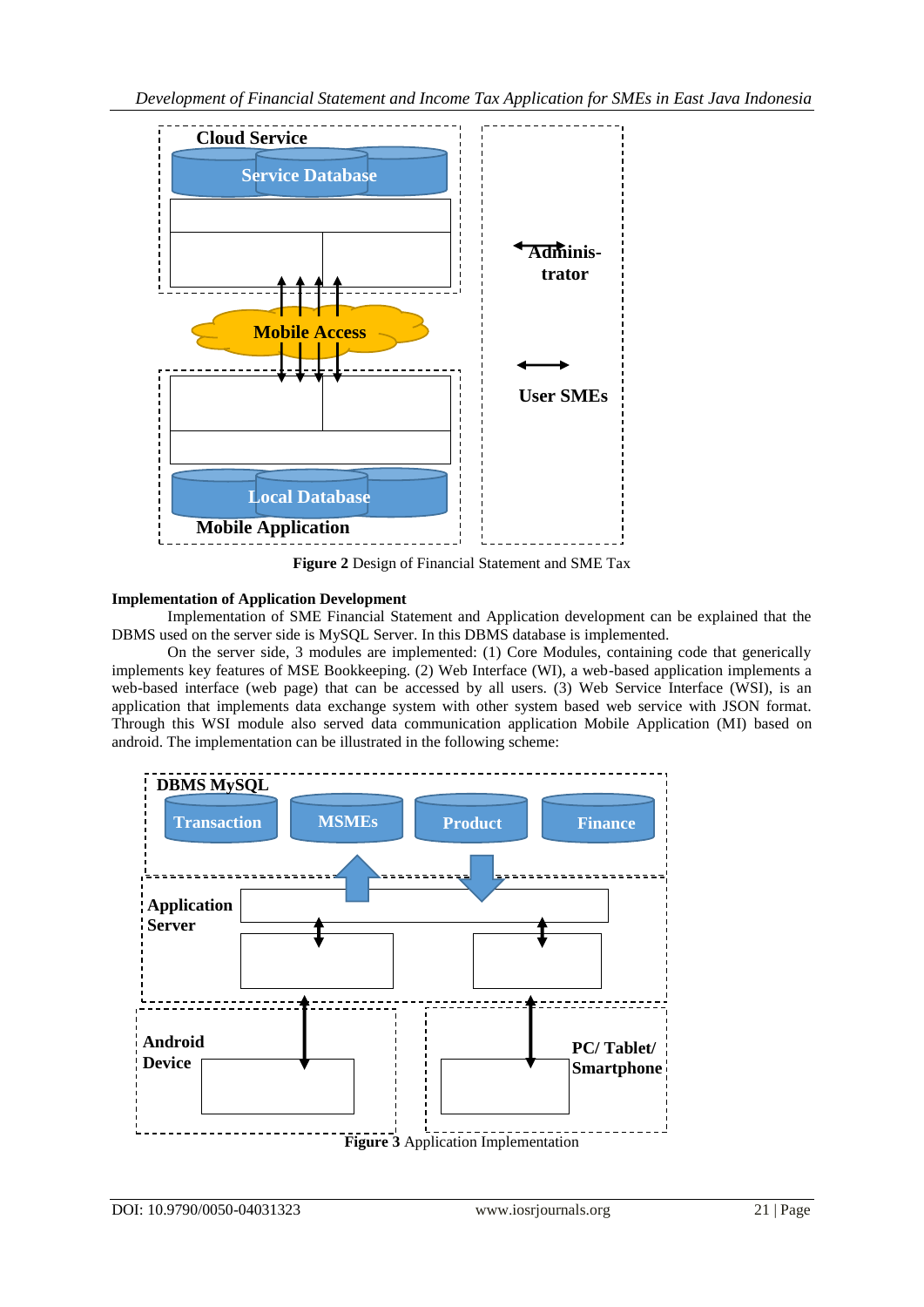| ● 8 ■ ★ ● 国话图 ● 44 14 66% ■ 12:56    | <b>OUDAQEZA</b><br>$^{46}$ $\blacksquare$ 70% 11:55 | ■ 8 ■ ★ 9 ● 国函 # # 18% ■ 12:51                                                            |  |
|--------------------------------------|-----------------------------------------------------|-------------------------------------------------------------------------------------------|--|
|                                      | Dashboard Control panel                             | <b>ADMINISTRATOR</b>                                                                      |  |
| <b>ADMIN</b> Login                   |                                                     | $\mathbb{R}$ Pesan Masuk $\mathbb{C}$<br>$\equiv$                                         |  |
| Silahkan Login Pada Form dibawah ini | $\epsilon$ .<br>Add Menu Perhitungan Pajak          | Dashboard Considered                                                                      |  |
|                                      | Tanggal*                                            |                                                                                           |  |
| 主<br>Admin.                          |                                                     | PENERIMAAN DANA CARL<br>PENERINAAN OANA DARI<br><b>KEGUITAN USAHA</b><br>PENBERIPHY, AMAN |  |
| å                                    | Clear (dd/mm/yyyy)                                  | Hote info O<br>More info O                                                                |  |
| Password                             | Keterangan pajak*                                   |                                                                                           |  |
| Sign In<br>Remember Me               |                                                     | PENERIMAAN DANA DARI<br>PENILIK                                                           |  |
|                                      | Penerimaan dana*                                    | Hore in lo O                                                                              |  |
|                                      |                                                     | <b>O 8 2 A 9 9 E</b><br>$46$ $12.53$                                                      |  |
|                                      | Persentase pajak*                                   | <b>ADMINISTRATOR</b>                                                                      |  |
|                                      | 1%                                                  | E Pesan Masuk<br>Ξ                                                                        |  |
|                                      | Nominal pajak*                                      |                                                                                           |  |
|                                      |                                                     | Dashboard Considered                                                                      |  |
|                                      |                                                     | PENJUALAN<br>PENERIMAAN LAIN                                                              |  |
|                                      | Save and go back to list<br>Save                    | Hore info O<br>More info O                                                                |  |
|                                      | A Cancel                                            | <b>PERJUALAN ASE</b><br>PER EKINAKN HISAH BARARG.                                         |  |
|                                      |                                                     | More info O<br>Home info <sup>O</sup>                                                     |  |
|                                      |                                                     |                                                                                           |  |

**Figure 4** User Interface

# **Testing**

Tests on SME's Financial and Tax Report application will focus on usability testing which simultaneously sees application performance. This test aims to determine the extent to which users can learn and use SME Financial Statement and Tax application to obtain its purpose. Measurement usability applications Financial Statements and Taxes SME using a test questionnaire distributed to 20 android users who status as SME actors who become sample research. The respondents were asked to download SME Financial Statement and Tax application through Google Play Store on their respective devices. Next, they try to create a list of products, virtual notes, print notes, view reports, and submit reports. Finally, respondents are asked to fill in the score with a range of 1-5 (strongly disagree, disagree, ordinary, agree, strongly agree) of any questions given. From the results of the questionnaire, the following data are retained:

| <b>Table 1 Results of Application Testing</b> |                          |                                                                             |              |                  |  |  |
|-----------------------------------------------|--------------------------|-----------------------------------------------------------------------------|--------------|------------------|--|--|
| Aspect                                        | No.                      | Category                                                                    | <b>Value</b> | <b>Questions</b> |  |  |
| User Interface<br>Aspect                      | 1                        | Does SME Financial Statement and Tax display look<br>easy?                  | 4.1          | Agreed           |  |  |
|                                               | $\mathfrak{D}$           | Does SME Financial Statement and Tax display look<br>easy to read?          | 3.4          | Enough           |  |  |
|                                               | $\mathcal{E}$            | Does SME Financial Statement and Color display look<br>good?                | 3.5          | Enough           |  |  |
|                                               | $\overline{4}$           | Does SME Financial Statement and Tax menu display<br>easily recognizable?   | 3.5          | Enough           |  |  |
|                                               | $\overline{\mathcal{L}}$ | Are the SME Financial and Tax Statement menu and<br>views easy to remember? | 3.1          | Enough           |  |  |
|                                               | 6                        | Are the SME Financial Statement and Tax symbols<br>easy to understand?      | 4.0          | Enough           |  |  |
| Aspects of<br>Functionality                   | 1                        | Is the data export feature to protected excel file useful?                  | 4.2          | Agreed           |  |  |
|                                               | 2                        | Is the SME Financial and Tax Report application easy<br>to download?        | 3.3          | Enough           |  |  |
|                                               | 3                        | Are SME Financial and Tax Report functionality easy<br>to find?             | 3.6          | Enough           |  |  |